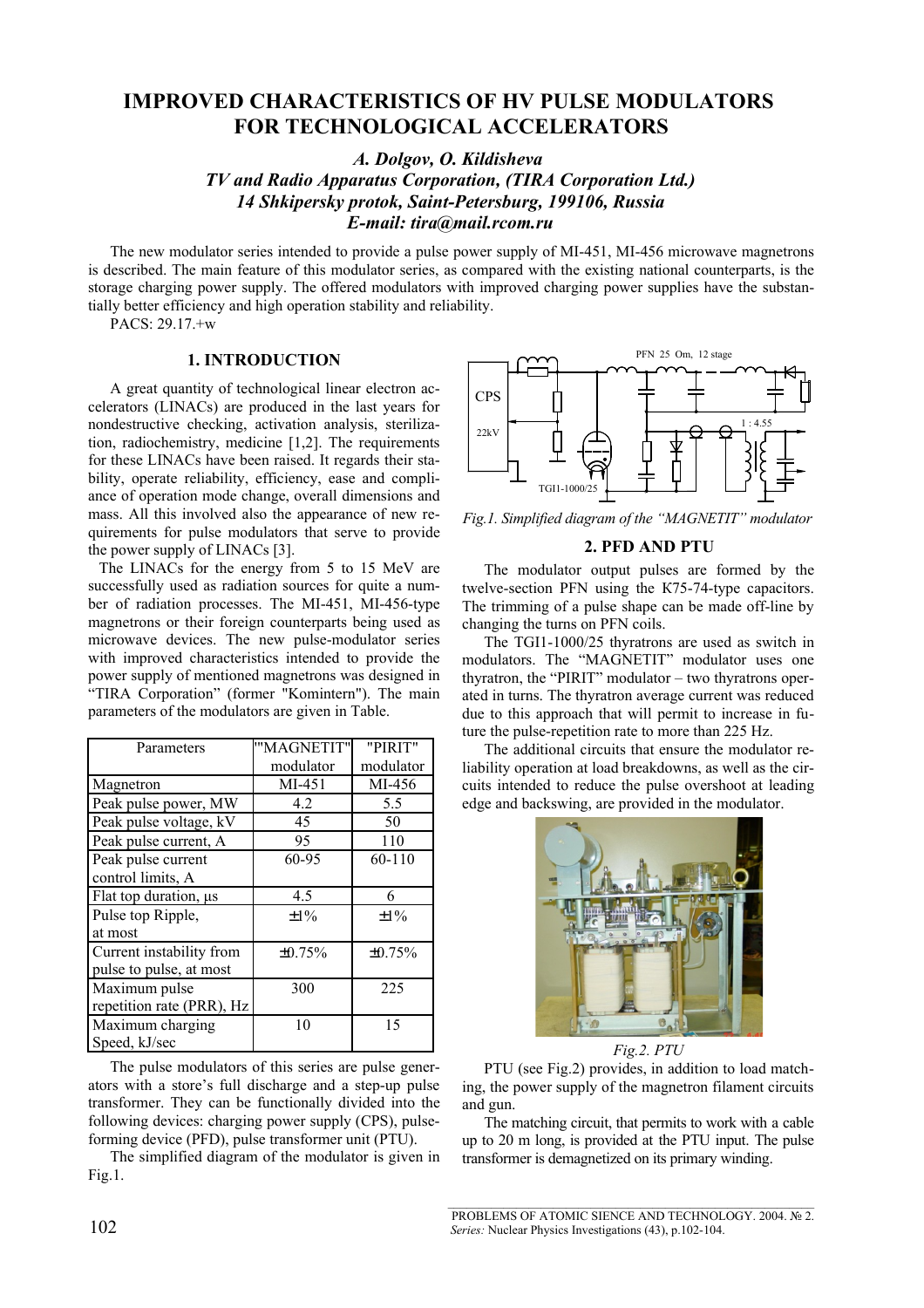The capacitance voltage divider and shunt for monitoring the voltage shape and load current are installed at the PTU output. The modulator voltage pulse shape is shown in Fig.3.



*(10 kV/div, 1* µ*s/div)*

# **3. CPS**

The main feature of this modulator series is the charging power supply. It represents the power supply without an input line transformer and with intermediate frequency conversion. Such sources are produced in full-scale by a number of companies, but the optimum solution and reliable operation (reliability operation at high-pulse powers, reliable thyratron switching off, low cost) can be obtained only at the complex design of the modulator on the whole for specific parameters.



*Fig.4. CPS simplified diagram*

The simplified diagram of the charging power supply that contains two packaged products: HF converter (HFC) and HV rectifier (HVR) - is shown in Fig.4. The HFC represents the ac-line rectifier and bridge resonance voltage converter based on IGBT transistors with accessory circuits. It provides the conversion of a three-phase ac-line voltage applied to its input to 15...40 kHz singlephase sinusoid voltage. The HF voltage is applied to HVR unit that includes the step-up transformer and the single-phase bridge rectifier with a filter. The CPS output current and voltage control is provided at the expense of frequency control of converter operation mode.

The PFN voltage oscillogram is shown in Fig.5. As it can be seen on this oscillogram, there is a pause between the thyratron switching on moment and beginning of the next charging cycle. It allows one to ensure the reliable thyratron switching off. The duration of this pause can be adjusted, but, as the studies have shown, 200-250 μs are sufficient for reliable TGI1-1000/25 thyratron switching off for any operation mode.

After the pause has been finished, the storage charging begins, while the charging power supply is practically operated in constant-current source mode. The charging current value is chosen so that the PFN voltage has time to increase up to 20...22 kV value during the pause between the pulses, even at minimum ac power line voltage (-15%) and maximum PRR. When the PFN voltage runs into the specified value, the control system provides the CPS transfer to the voltage stabilization mode in which the device can remain during long time, while compensating the PFN leakage currents. The stabilizing voltage value can be adjusted on-line manually or remotely by means of the analog signal within 50% to 100% of the peak value.





This control method has a substantial advantage over the de-Q systems [4] because there is no extra energy overflow into the absorbing resistors. This permits to obtain the charging process efficiency of 92%, at least, at total control range of charging voltage, ac power line, PRR. The "PIRIT" modulator CPS outward view is shown in Fig.6. The PFN voltage oscillograms illustrating the CPS system operation at ac power line voltage change within  $\pm$  15% are shown in Fig.7,a, and at charging voltage level control – in Fig.7,b.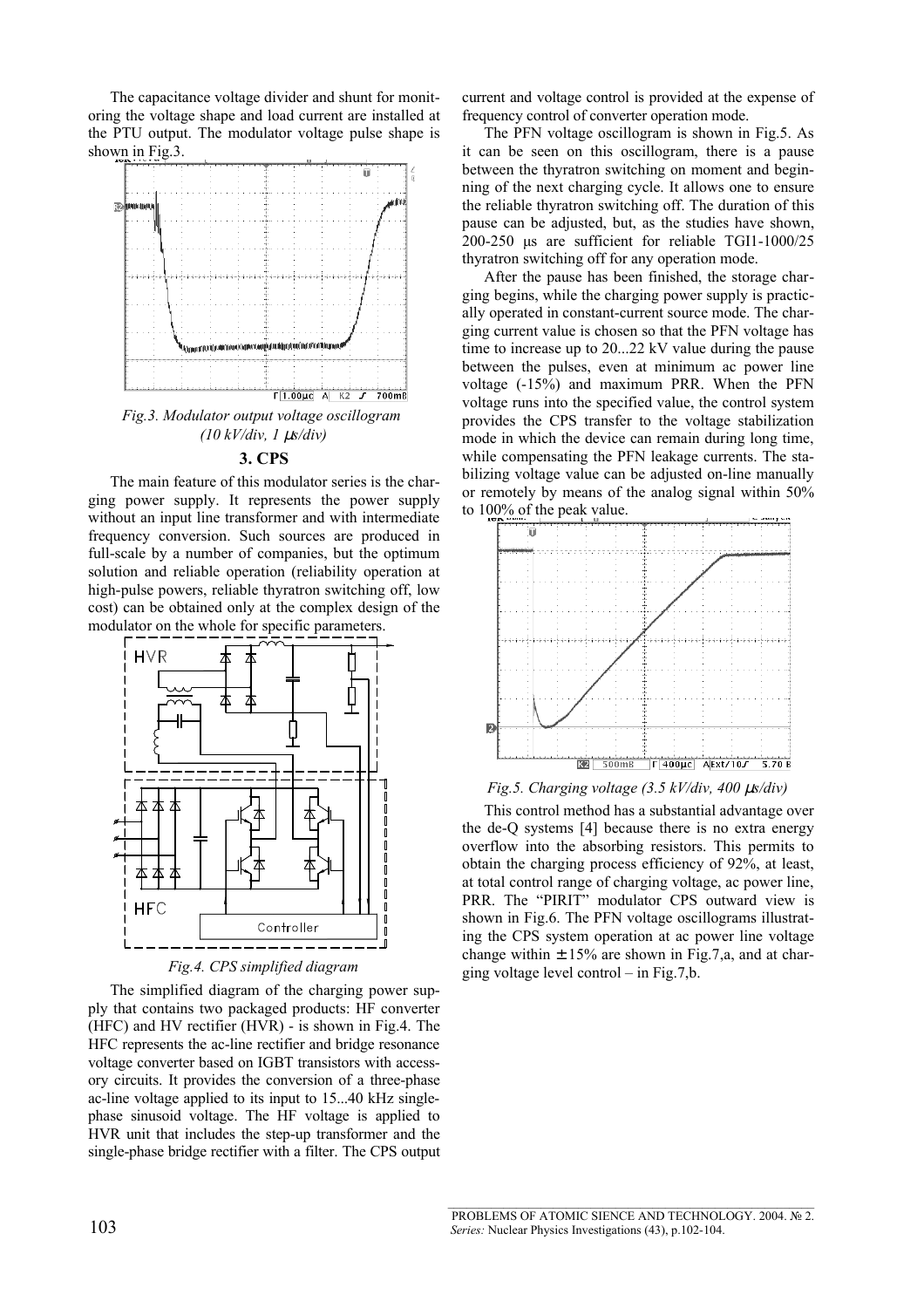

*Fig.7. Charging voltage: a) at ac power line voltage change within* ± *15% (3.5 kV/div., 400 μs/div.); b) at charging voltage level control change (4 kV/div, 1ms/div)*

#### **4. CONSTRUCTION**

As for the design, the modulators differ from each another, that was resulted from not only the different output power but also from the design task put before the designers. The main task of "MAGNETIT" designing was minimizing of the modulator mass-dimensions parameters. The modulator elements are placed in the common cabinet with other devices comprised in LIN-AC structure. As a result, this modulator is placed in the "Ritall" cabinet being the size of 600х800x1200 mm.

The main task of "PIRIT" designing was to provide an easy access to any elements and to simplify the construction. The modulator is placed in the "Schroff" cabinet having the size of 600х800х1800 mm. In addition, the modulator construction permitting to divide the cabinet into two parts has been developed, that provides its easier transportation. The modulators are made with a separate PTU that is connected by means of the KPV1/60 cable 20 m long. The PTUs represents the oil tanks having the overall dimensions of  $360x580x300$  mm ("MAGNETIT"), 600х350х590 mm ("PIRIT").

### **5. CONCLUSIONS**

The described modulators at improved storage charging power supplies have a substantially better efficiency and high operation stability, providing a substantial increase of the consumer properties of all the technological system with LINAC.

The designed charging power supply allows one to provide:

- 1. Controlled pause after a pulse for reliable thyratron switching off;
- 2. Modulator output voltage control and stabilization at ac power-line voltage variation without an energy outflow into absorbing resistors;
- 3. Modulator output voltage control and stabilization with PRR rate variation, down to single pulses;
- 4. Improved mass and overall dimensions;
- 5. The charge efficiency not worse than 92%.

## **REFERENCES**

- 1. M.F.Vorogushin et al. D.V.Efremov Institutes of Electron Linacs For Applied Purposes // *Voprosy Atomnoj Nauki i Tekhniki Series: Yaderno-Fizicheskiye Issledovaniya*, 1997.
- 2. I.V.Shorikov et al. Compact Electron Linac for Gammagraphy // *Voprosy Atomnoj Nauki i Tekhniki Series: Yaderno-Fizicheskiye Issledovaniya*, (39), 2001, v.5, p.12-14.
- 3. J.S. Oh et al. Development of smart modulator and efficiency evaluation of 500-GeV e+e- C-band linear collider *// Proceeding of LINAC200* 2001, p.763-765.
- 4. Yu.N. Gavrish et al. Small-Size 2.5 MeV Electron Accelerator with Local Radiation Shielding *// Problems of Atomic Science and Technology/ Issue Nuclear-Physics Reseach (39)*. 2001, v.5, p.9-11.

# **ВВ ИМПУЛЬСНЫЕ МОДУЛЯТОРЫ С УЛУЧШЕННЫМИ ХАРАКТЕРИСТИКАМИ ДЛЯ ПРОМЫШЛЕННЫХ УСКОРИТЕЛЕЙ**

#### *А.Долгов, О. Килдишева*

Описан новый ряд модуляторов, предназначенных для питания импульсной мощностью магнетронов MI-451, MI-456. Предлагаемые модуляторы имеют существенно лучшую эффективность, высокую стабильность в работе и надежность.

### **ВВ ІМПУЛЬСНІ МОДУЛЯТОРИ З ПОЛІПШЕНИМИ ХАРАКТЕРИСТИКАМИ ДЛЯ ПРОМИСЛОВИХ ПРИСКОРЮВАЧІВ**

*А. Долгов, О. Кілдишева*